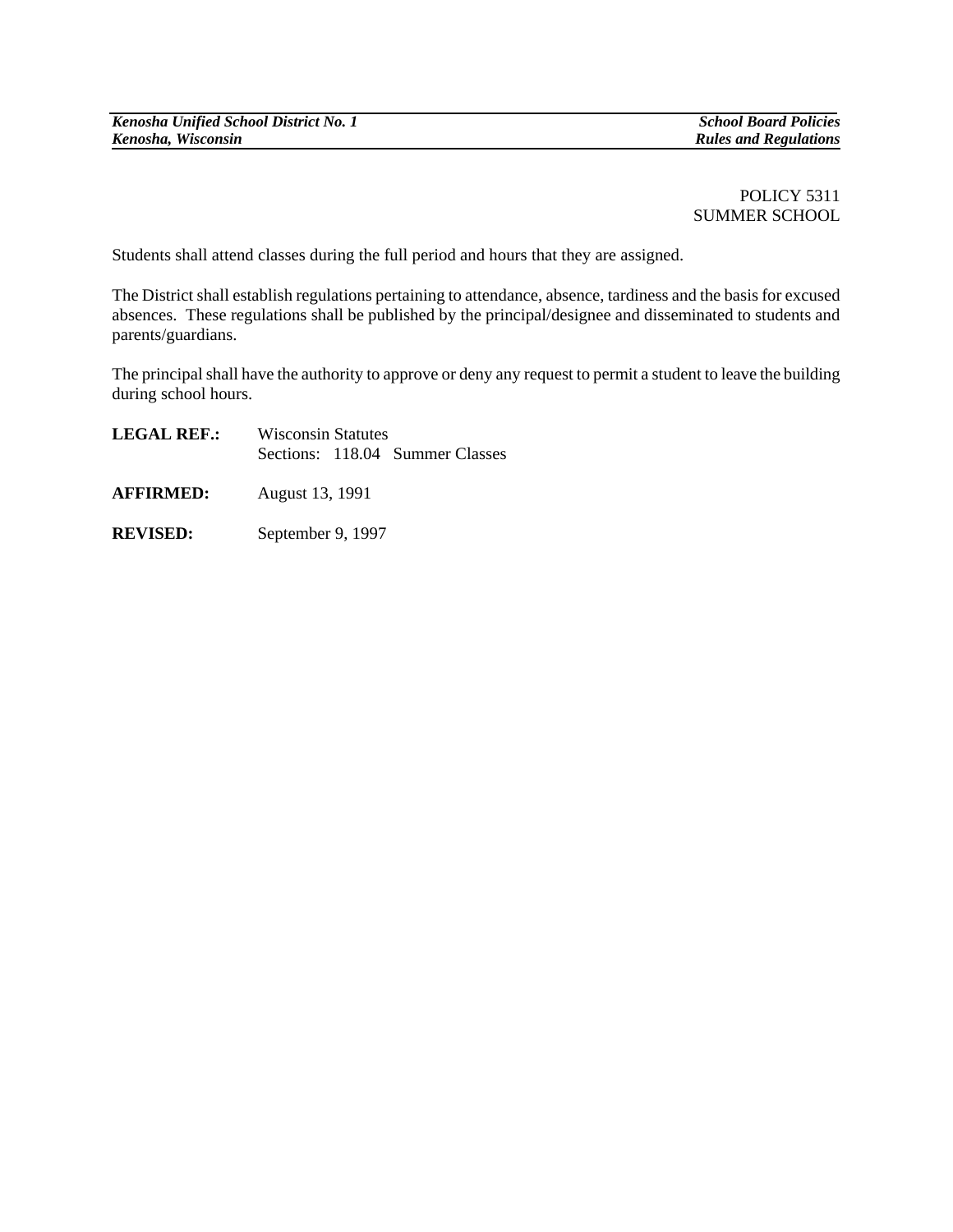## RULE 5311 SUMMER SCHOOL

A record of attendance will be kept for each student. Each teacher will keep an accurate, daily record of each student's attendance including absence and tardiness, and shall submit a report as directed by the principal.

1. Absences

 A student's absence may be excused by the principal for sufficient reasons such as personal illness, illness in the immediate family or death of a family member or relative.

- a. It is the responsibility of the parent/guardian to notify the school during the morning of the day his/her student is absent. If such notice is not given it shall be assumed the absence is unexcused. The school shall notify the parent/guardian or designated adult of such absence as soon as possible but no later than the end of the second school day after receiving a report of an unexcused absence. The notice may be made by personal service, mail, or telephone call of which a written record is kept.
- b. Maximum Allowable Absence From Summer School
	- 1. High School

During the eight week summer session, students will be allowed a total of four absences, two each from a four-week session. These absences include those that are excused and/or unexcused.

With permission of the principal, students enrolled in an eight-week program may miss four days in either four-week session, provided the absences are due to participation in a school-sponsored activity. However, in all cases students will not be allowed to exceed the maximum number of four excused or unexcused absences during the eight-week summer school session, or the maximum of two absences if they are only enrolled in one four-week session.

2. Middle School

During the six week summer session, students will be allowed a total of four absences. These absences include both excused as well as those that are not excused.

While students are allowed a total of four absences (excused or unexcused), more than three unexcused absences will result in dismissal from the middle school summer school program.

## 2. Tardiness

Tardy to School - The principal/designee will decide if the reason for being tardy is valid. If the reason is judged to be invalid appropriate remedial action will be taken. After repeated offenses the student's parent/guardian will be notified by phone and/or in writing to alert him/her to the problem. The student and the parent/guardian share the responsibility for preventing student tardiness.